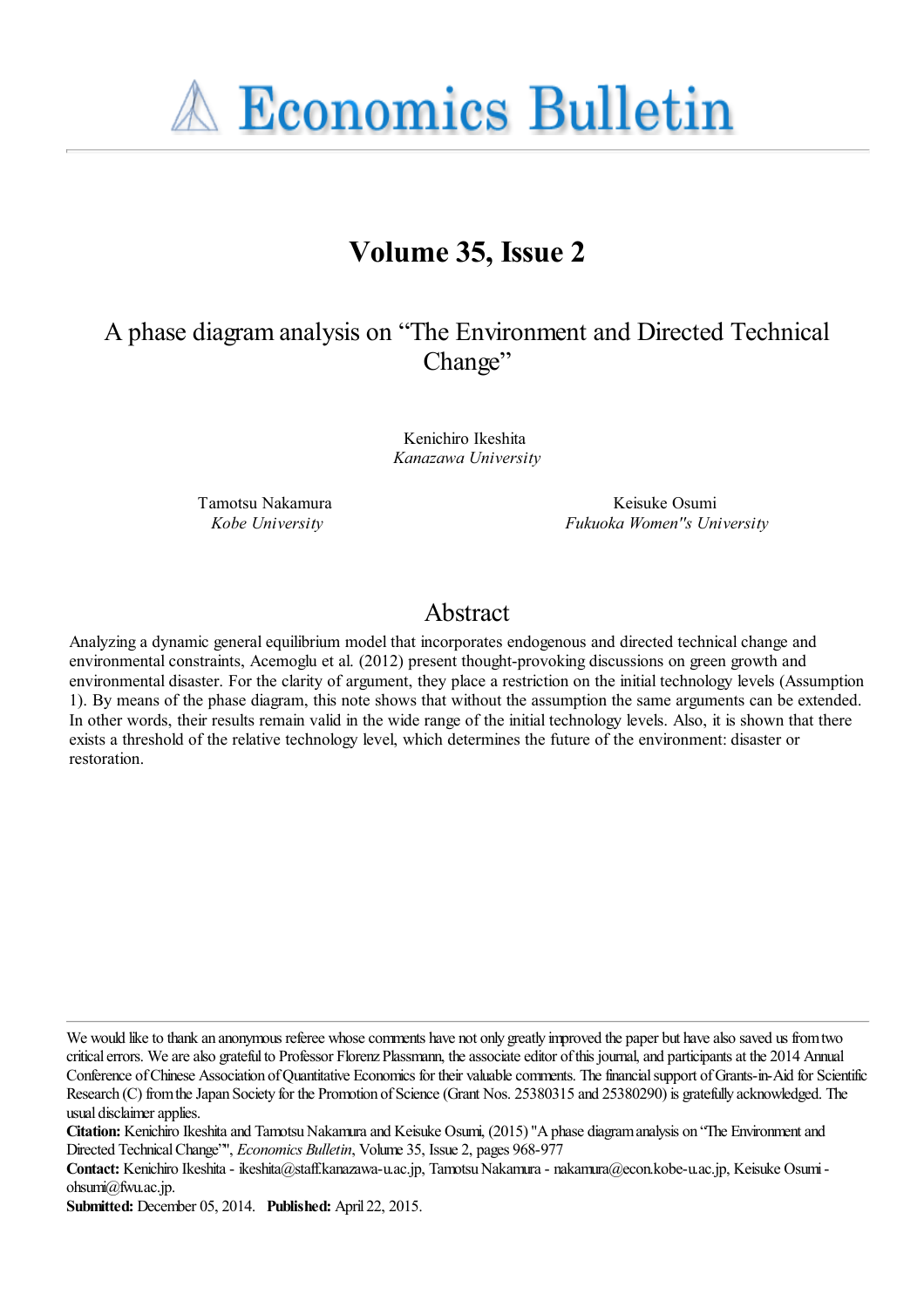#### **1. Introduction**

One of the biggest concerns in the global economy is the environment. World Bank (2012) states that although economic growth has lifted more than 660 million people out of poverty over the past 20 years, it has often come at the expense of the environment. In fact, human society has faced different types of threats and impediments to economic growth. Local environmental pollutions, which often cause severe diseases and destruction of nature, have been commonly observed in fast-growing economies. It now faces planet-wide environmental problems, such as global warming and extinction of various species. It is hoped that technological innovations will solve the problems.

 Recently, using a two sector model of directed technical change (Acemoglu, 1998, 2002), the seminal paper by Acemoglu et al. (2012) provides thought-provoking discussions on the above issue.<sup>[1](#page-1-0)</sup> In concrete, the final good is produced from "dirty" and "clean" inputs, which are in turn produced using labor and a continuum of sector specific machines. The production of dirty inputs damages the environment. To make the points clear, assuming that the initial technology ratio between the two sectors is in a certain range, they analyze the possibility of environmental disaster and green growth. Relaxing this assumption, this note examines the dynamics of the technology. As a result, it is shown that that their results remain robust in the wide range of the initial technology levels. In addition, there exists a threshold of the relative technology level, which determines the future of the environment: disaster or restoration. These findings have important implications not only in the dynamics of the economy but also in the environment because our study shows that environmental disaster can occurs in wide range of parameters.

#### **2. The model**

Since we will reexamine the dynamics of the endogenous and directed technical change in Acemoglu et al. (2012), only the production side of their model will be briefly presented.

The unique final good  $Y_t$  is produced competitively using "clean" and "dirty" inputs,  $Y_{ct}$  and  $Y_{dt}$ , according to the following aggregate production function

<span id="page-1-0"></span>
$$
Y_t = \left(Y_{ct}^{(\varepsilon - 1)/\varepsilon} + Y_{dt}^{(\varepsilon - 1)/\varepsilon}\right)^{\varepsilon/(\varepsilon - 1)},\tag{1}
$$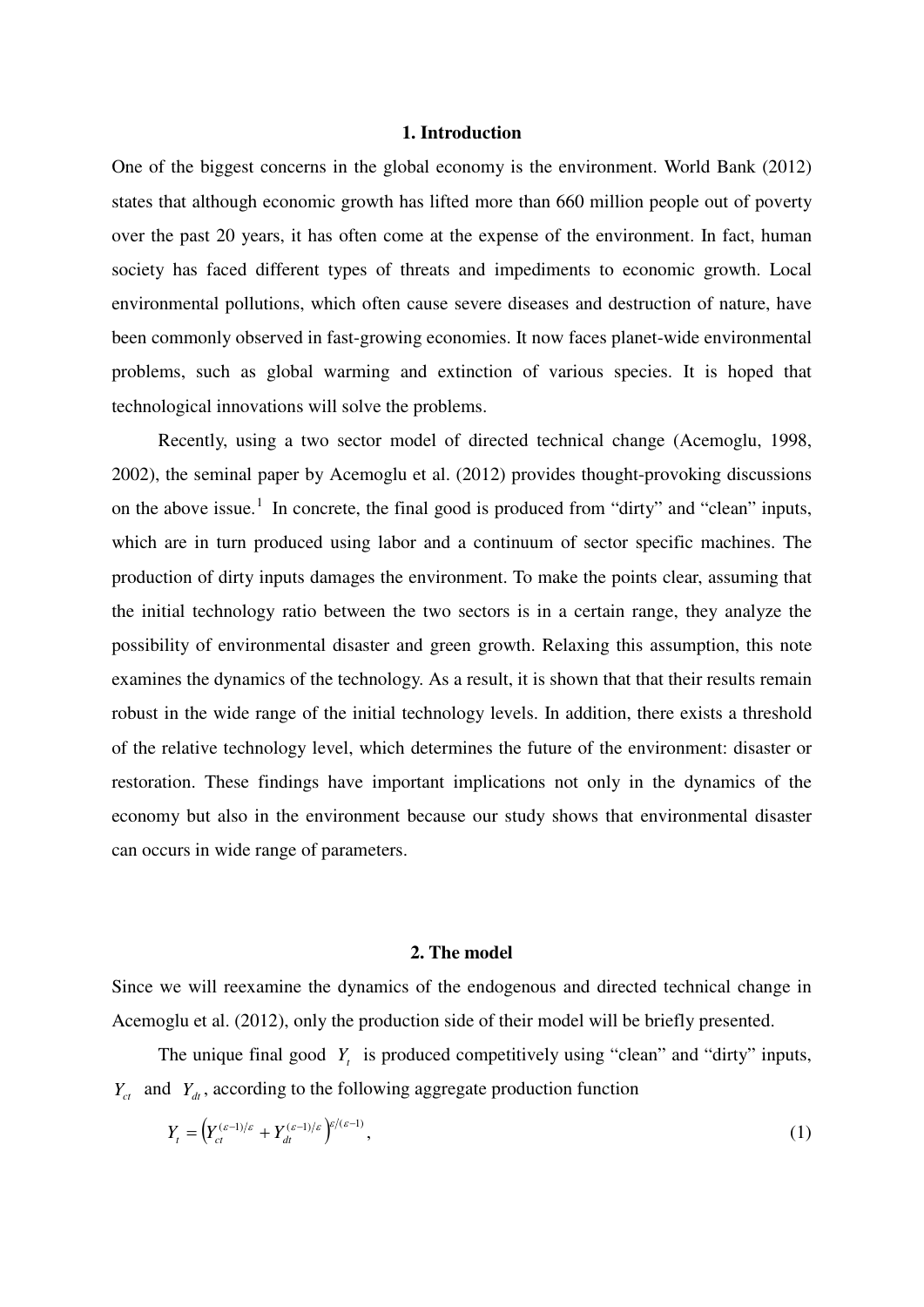where  $\varepsilon \in [0, +\infty]$  is the elasticity of substitution between  $Y_{ct}$  and  $Y_{dt}$ . These inputs are in turn produced using labor and a continuum of sector-specific machines according to the following production functions:

$$
Y_{ct} = L_{ct}^{1-\alpha} \int_0^1 A_{cit}^{1-\alpha} x_{cit}^{\alpha} di \quad \text{and} \quad Y_{dt} = L_{dt}^{1-\alpha} \int_0^1 A_{dit}^{1-\alpha} x_{dit}^{\alpha} di \,.
$$
 (2)

Suppose that labor supply is normalized to 1. Then, labor market clearing requires the following:

$$
L_{ct} + L_{dt} \le 1. \tag{3}
$$

Machines are supplied by monopolistic competitive firms and producing one unit of them requires  $\psi$  units of final goods. Therefore, market clearing for the final good implies

$$
C_t + \psi \left( \int_0^1 x_{\text{cir}} dt + \int_0^1 x_{\text{dir}} dt \right) = Y_t. \tag{4}
$$

Assuming that the number of scientists is normalized to 1, market clearing for scientists takes the form

$$
s_{ct} + s_{dt} \le 1,\tag{5}
$$

where  $s_{ct}$  is the number of scientists working in sector *c* and  $s_{dt}$  is that in sector *d*.

Suppose that  $A_c$  is the average productivity in sector *c* and  $A_d$  is that in sector *d*. Then,

$$
A_{ct} = \int_0^1 A_{ci} \, di \qquad \text{and} \qquad A_{dt} = \int_0^1 A_{di} \, di \, . \tag{6}
$$

The innovation possibility frontiers,  $A_{ct}$  and  $A_{dt}$ , are assumed to evolve according to the following first-order deference equations:

$$
A_{jt} = (1 + \gamma \eta_{j} s_{jt}) A_{jt-1}, \quad j = c, d,
$$
\n(7)

where  $\eta_j$  is the innovation productivity in sector *j*. Also, the environmental quality  $S_t$  is assumed to change according to the following:

$$
S_{t+1} = -\xi Y_{dt} + (1+\delta)S_t, \tag{8}
$$

where  $\xi > 0$  measures the rate of environment degradation resulting from the production of dirty input and  $\delta > 0$  is the rate of "environmental regeneration."

Since the final good market is competitive, the relative price of the two inputs becomes

 $\overline{a}$ 

 $1$  See also Goulder (2013), which provides new developments in the literature.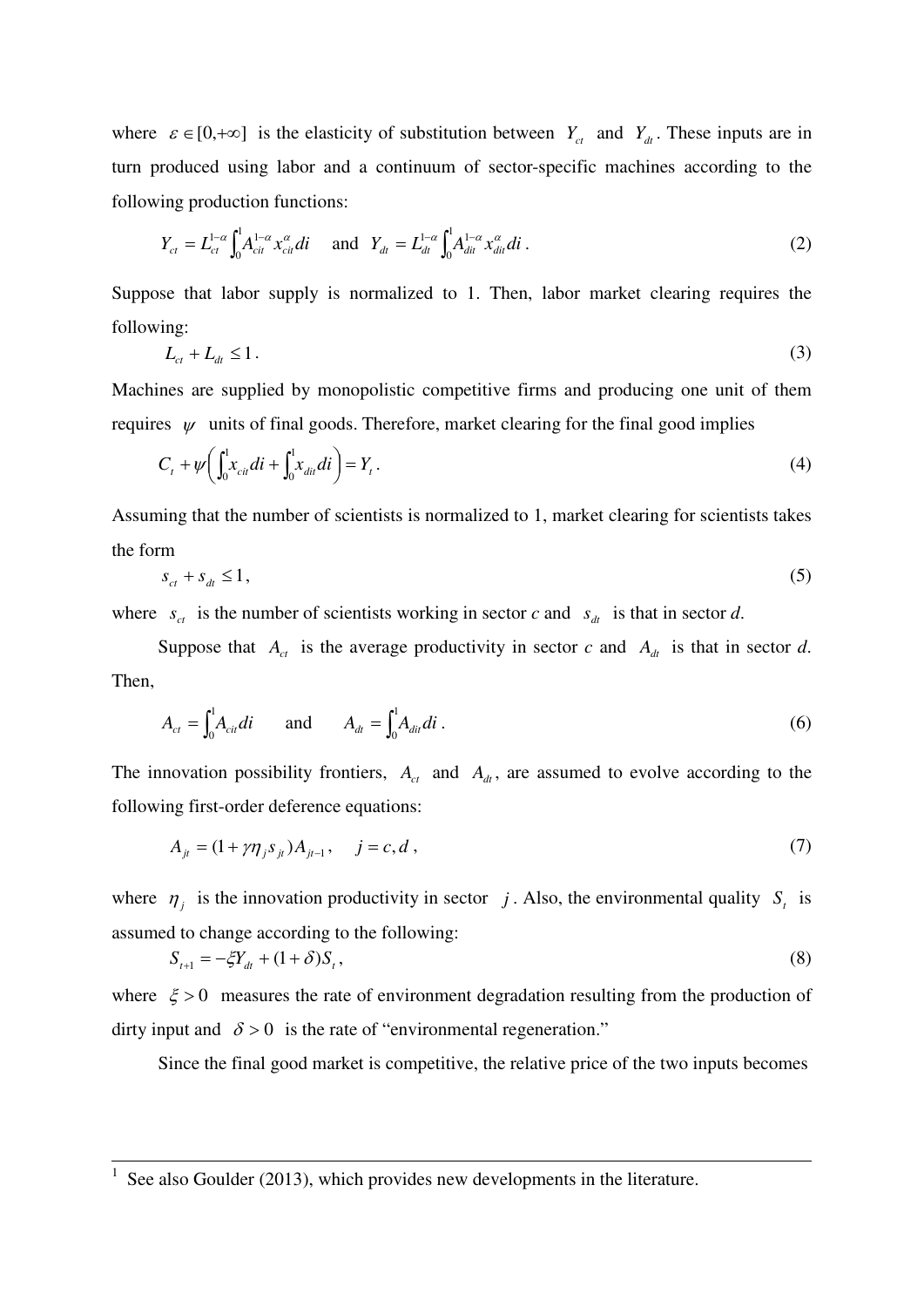$$
\frac{p_{ct}}{p_{dt}} = \left(\frac{Y_{ct}}{Y_{dt}}\right)^{-1/\varepsilon}.\tag{9}
$$

Normalizing the price of the final good to 1 at each point in time, the zero profit condition implies

$$
\left[ p_{ct}^{1-\varepsilon} + p_{dt}^{1-\varepsilon} \right]^{1/(1-\varepsilon)} = 1.
$$
 (10)

The equilibrium profits of machine producers whose technology is  $A_{it}$ ,  $\pi_{it}$ , can be written as

$$
\pi_{ji} = (1 - \alpha) \alpha p_{ji}^{1/(1 - \alpha)} L_{ji} A_{ji}, \quad j = c, d. \tag{11}
$$

Using (7) and (8), the expected profits  $\Pi_{it}$  can be calculated as

 $\frac{1}{1}$  (1)<sub>1</sub>

$$
\Pi_{ji} = \int_0^1 \pi_{ji} di = \eta_j (1 + \gamma)(1 - \alpha) \alpha p_{ji}^{1/(1 - \alpha)} L_{ji} A_{ji-1}, \qquad j = c, d. \qquad (12)
$$

 Taking (10) and (11) into account, from the above the relative benefit from research in sector *c* to in sector *d* can be decomposed as

$$
\frac{\Pi_{ct}}{\Pi_{dt}} = \frac{\eta_c}{\eta_d} \times \left(\frac{p_{ct}}{p_{dt}}\right)^{1/(1-\alpha)} \times \frac{L_{ct}}{L_{dt}} \times \frac{A_{ct}}{A_{dt}}
$$
\n(13)

The above clearly indicates the importance of the *price effect* and *market size effect* in the directed technical change (Acemoglu, 1998, 2002). Taking the equilibrium into account, (13) is further rewritten as:

$$
\frac{\Pi_{ct}}{\Pi_{dt}} = \frac{\eta_c}{\eta_d} \left( \frac{1 + \gamma \eta_c s_{ct}}{1 + \gamma \eta_d s_{dt}} \right)^{-\varphi-1} \left( \frac{A_{ct-1}}{A_{dt-1}} \right)^{-\varphi} . \tag{14}
$$

where  $\varphi = (1 - \alpha)/(1 - \varepsilon)$ . Similarly in Acemoglu et. al. (2012), assuming that the two inputs are substitute ( $\varepsilon > 1$ ),  $\varphi < 0$ . Substituting the scientist resource constraint (5) into the above, we have

$$
\frac{\Pi_{ct}}{\Pi_{dt}} = f(s_{ct}; a_{t-1}) = \frac{\eta_c}{\eta_d} \left( \frac{1 + \gamma \eta_c s_{ct}}{1 + \gamma \eta_d (1 - s_{ct})} \right)^{-\varphi - 1} a_{t-1}^{-\varphi},
$$
\n(15)

where  $a_t = A_{ct}/A_{dt}$  is the relative technology level in sector *c* compared to in sector *d*. Although Acemoglu et. al. (2012) analyze the possible three cases:  $\varphi + 1 > 0$ ,  $\varphi + 1 < 0$ , and  $\varphi + 1 = 0$ , in detail (see Appendix B on page 161), we will assume  $\varphi + 1 > 0$  or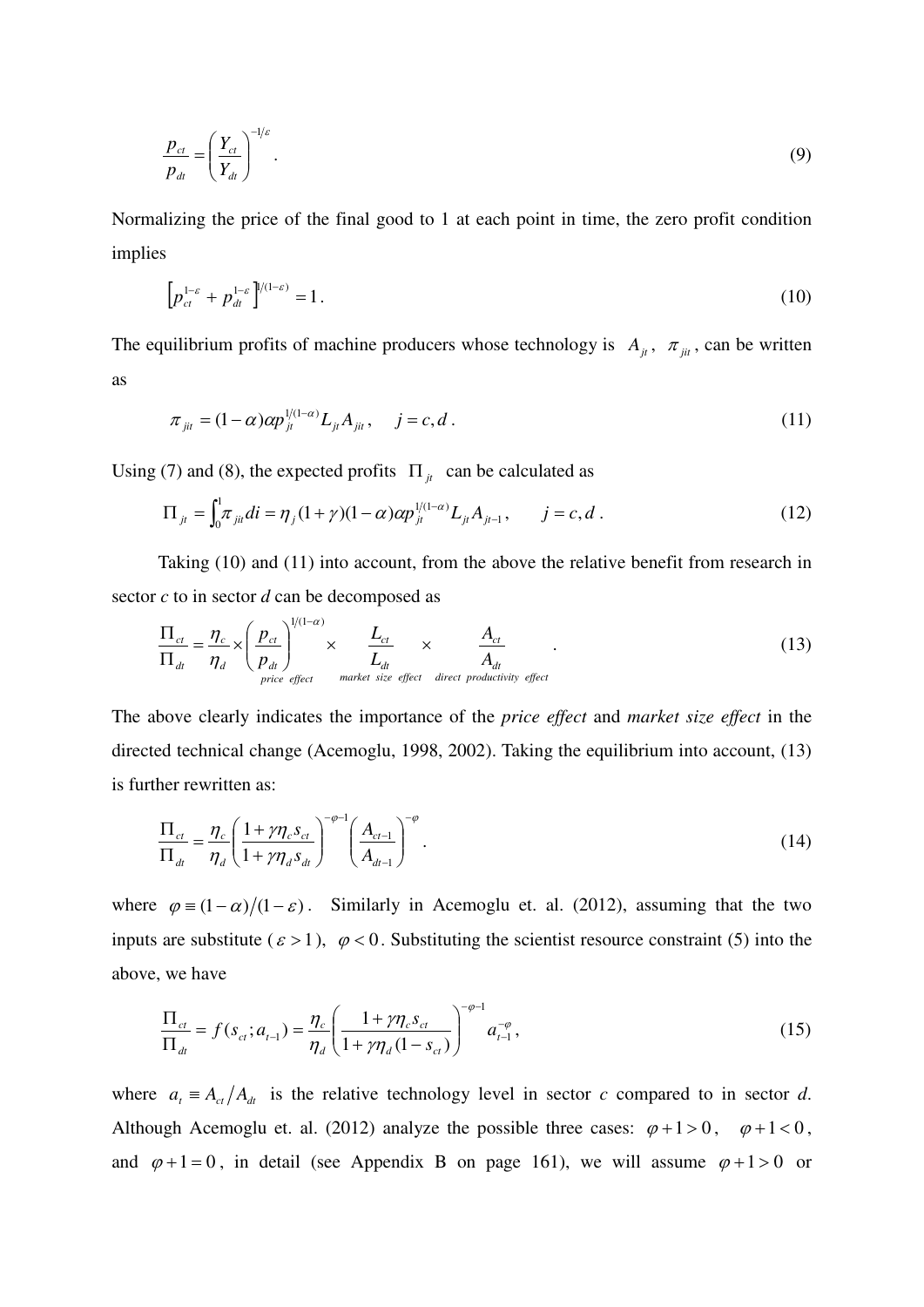equivalently  $\varepsilon < (2 - \alpha)/(1 - \alpha)$  $\varepsilon < (2 - \alpha)/(1 - \alpha)$  $\varepsilon < (2 - \alpha)/(1 - \alpha)$  to clarify our contribution.<sup>2</sup> In this case,  $f(s_{ct}; a_{t-1})$  is decreasing in  $s_c$ . Therefore, given the previous technology ratio  $a_{t-1}$ , the allocation of scientists  $s_{ct}$  is determined so as to equalize the profits in the two sectors, or equivalently  $\Pi_{ct}/\Pi_{dt} = 1$ , as  $s_{ct}^*$  in Fig.1.

For the law of motion of  $a_t$ , we obtain it from (7) as below:

$$
a_{t} = \frac{1 + \gamma \eta_{c} s_{ct}}{1 + \gamma \eta_{d} (1 - s_{ct})} a_{t-1}.
$$
\n(16)

Hence, once the allocation of scientists  $s_{ct}$  is determined by (15), the relative technology level *a<sub>t</sub>* changes according to (16). The change in *a<sub>t</sub>* in turn shifts the  $f(\cdot)$  curve, which determines  $s_{ct+1}$  and hence  $a_{t+1}$ . In other words, utilizing equations (15) and (16), we can characterize the time-paths of  $s_{ct}$  and  $a_t$  recursively. However, this is not always the case. No interior solutions to  $f(s_{ct}; a_{t-1}) = 1$  exist, depending on  $a_{t-1}$ .



Fig.1 Determination of Scientist Allocation

 $\overline{a}$ 

<span id="page-4-0"></span><sup>&</sup>lt;sup>2</sup> The case in which  $\varphi + 1 = 0$  is trivial in the sense that  $s_{ct}$  always takes a corner solution of zero or one. Although the case in which  $\varphi + 1 < 0$  is very interesting in that multiple equilibria may arises and hence complex dynamics may emerge, the analysis becomes too complicated to clarify the main point of the paper.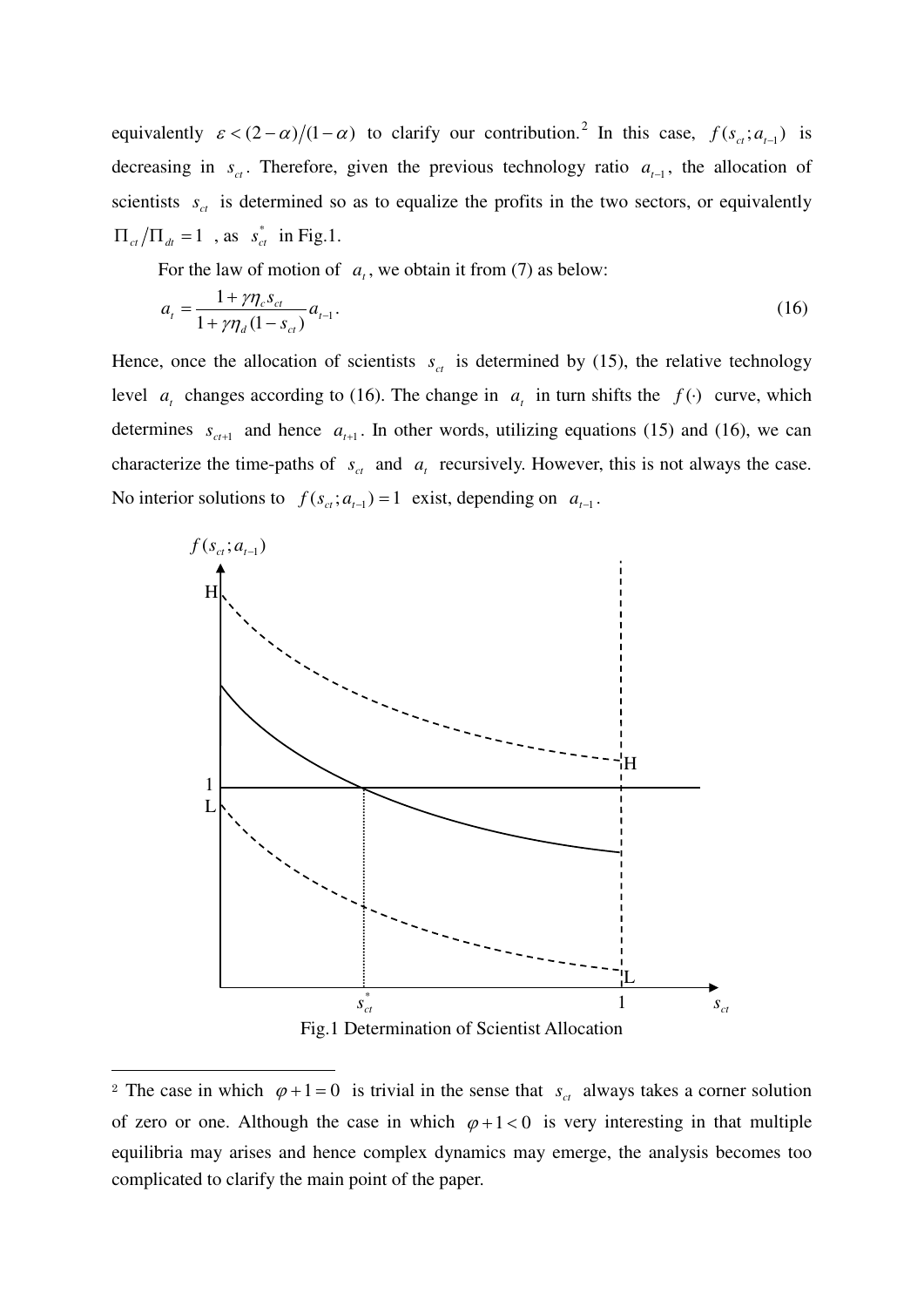Since  $f(s_{ct}; a_{t-1})$  is increasing in  $a_{t-1}$ , an increase in  $a_{t-1}$  shifts up the  $f(s_{ct}; a_{t-1})$ curve. If  $a_{t-1}$  is large enough,  $f(s_{ct}; a_{t-1})$  is always higher than 1 in the [0,1] interval, as the HH curve in Fig. 1. This emerges when  $f(1; a_{t-1}) > 1$ , i.e.,

$$
(\eta_c/\eta_d)(1+\gamma\eta_c)^{-\varphi-1}a_{t-1}^{-\varphi} > 1 \quad \text{or} \quad a_{t-1} > \overline{a} \equiv (1+\gamma\eta_c)^{-(\varphi+1)/\varphi} (\eta_c/\eta_d)^{1/\varphi}.
$$
 (17)

If this is the case, then the innovations take place only in sector *c* or  $s_{ct}^* = 1$  because the profitability of research in sector *c* is higher than sector *d* regardless of the allocation of scientists  $s_{ct}$ .

If, in contrast, the  $f(s_{ct}; a_{t-1})$  function is the LL curve in Fig.1, then  $f(s_{ct}; a_{t-1})$  is always small than 1 in the [0,1] interval. This takes place when  $a_{t-1}$  is small enough to satisfy  $f(0; a_{t-1}) < 1$ , i.e.,

$$
(\eta_c/\eta_d)(1+\gamma\eta_d)^{\varphi+1}a_{t-1}^{-\varphi} < 1 \quad \text{or} \quad a_{t-1} < \underline{a} \equiv (1+\gamma\eta_d)^{(\varphi+1)/\varphi}(\eta_c/\eta_d)^{1/\varphi}.
$$
 (18)

If this is the case, then the innovations take place only in sector *d* or  $s_{ct}^* = 0$  because the profitability of research in sector *d* is higher than sector *c* regardless of the allocation of scientists  $s_{ct}$ .

By definition,

$$
\frac{\overline{a}}{\underline{a}} = \frac{\left(1 + \gamma \eta_c\right)^{-(\varphi + 1)/\varphi}}{\left(1 + \gamma \eta_d\right)^{(\varphi + 1)/\varphi}} = \frac{\left(1 + \gamma \eta_c\right)^{-(\varphi + 1)/\varphi}}{\left[\left(1 + \gamma \eta_d\right)^{-1}\right]^{-(\varphi + 1)/\varphi}} = \left[\frac{1 + \gamma \eta_c}{\left(1 + \gamma \eta_d\right)^{-1}}\right]^{-(\varphi + 1)/\varphi}
$$
\n
$$
= \left[(1 + \gamma \eta_c)(1 + \gamma \eta_d)\right]^{-(\varphi + 1)/\varphi} > 1. \tag{19}
$$

Therefore,  $\bar{a} > \underline{a}$ . These observations bring us to the following proposition.

#### Proposition 1

*Suppose that the initial technology ratio*  $a_0$  *is sufficiently large to satisfy*  $a_0 \geq \overline{a}$ *. Then the innovation occurs only in the clean sector. In contrast, suppose that the initial technology ratio*  $a_0$  *is sufficiently small to satisfy*  $a_0 \leq \underline{a}$ . Then the innovation occurs only in the dirty *sector.*

 Here, it is worth mentioning about Assumption 1 in Acemoglu et al. (2012, p.139), although this does not affect the robustness of their analysis. Using the notations in this paper,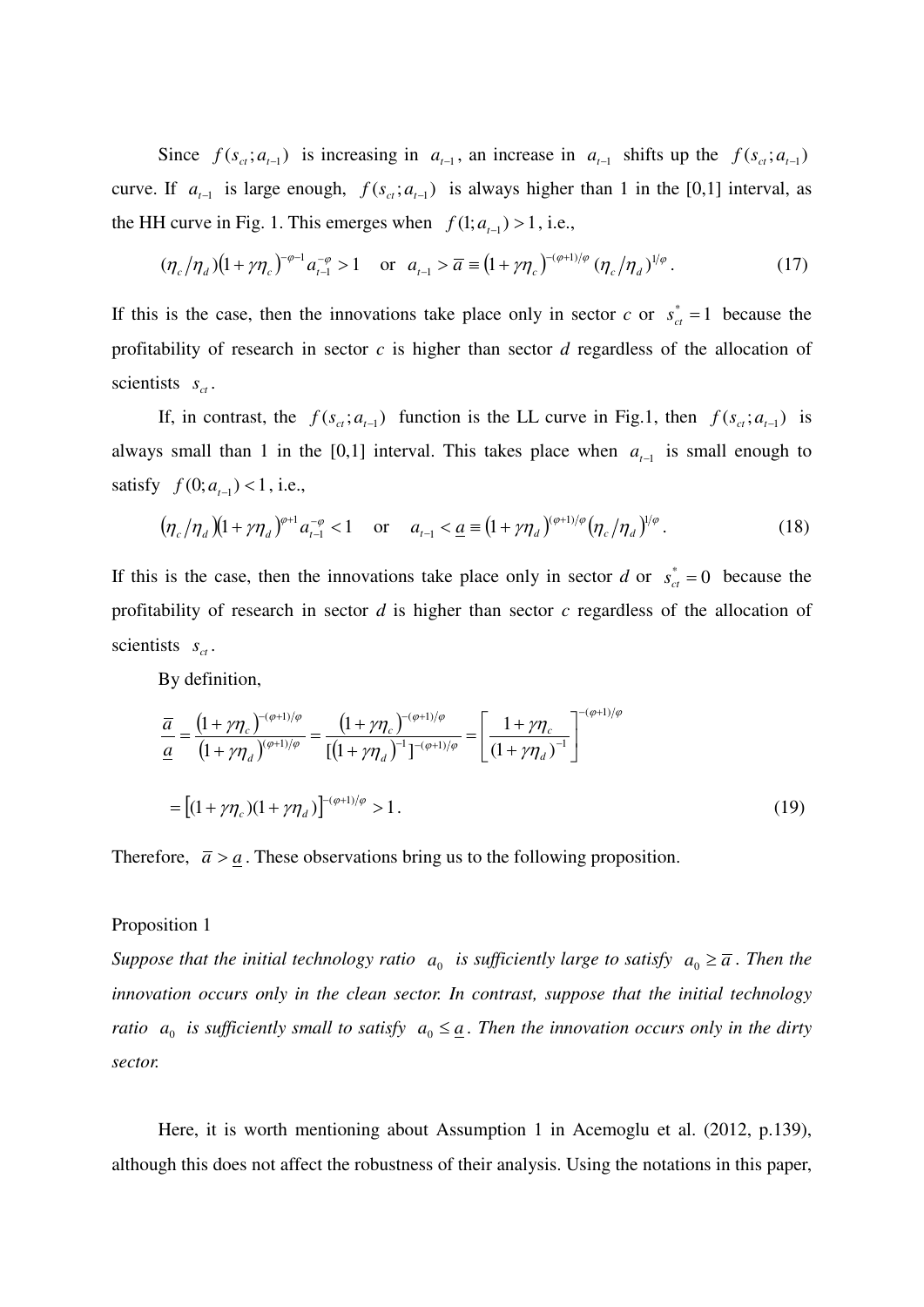it can be expressed that  $a_0 < \min(\underline{a}, \overline{a})$ . Hence, the innovations occur only in the dirty sector.

 In the equilibrium, output of the two inputs and the final goods can be expressed by the technology levels only as follows:

$$
Y_{ct} = A_t^{-(\alpha+\varphi)/\varphi} A_{ct} A_{dt}^{\alpha+\varphi}, \ \ Y_{dt} = A_t^{-(\alpha+\varphi)/\varphi} A_{ct}^{\alpha+\varphi} A_{dt}, \text{ and } \ Y_t = A_t^{-1/\varphi} A_{ct} A_{dt}, \tag{20}
$$

where  $A_t = ( A_{ct}^{\varphi} + A_{dt}^{\varphi} )$ , which stands for the economy-wide technology level. Since technology levels are not downgraded and the production functions of the two inputs are Cobb-Douglass, both inputs are always produced in equilibrium.

#### **3. The dynamics of relative technology level**

The dynamic general equilibrium can be classified into three cases, depending on the initial relative technology level  $a_0$ . They are (i)  $a_0 \leq \underline{a}$ , (ii)  $\underline{a} < a_0 < \overline{a}$ , and (iii)  $\overline{a} < a_0$ .

#### **3-1. Environmental disaster:**  $a_0 \leq \underline{a}$ .

When the initial technology ratio  $a_0$  is smaller than or equal to  $\underline{a}$ , then  $a_t$  is determined by the following equation because  $s_{ct}^* = 0$ :

$$
a_t = (1 + \gamma \eta_d)^{-1} a_{t-1}.
$$
\n(21)

The above implies

$$
A_{ct} = A_{c0} \text{ and } A_{dt} = (1 + \gamma \eta_d) A_{dt-1}.
$$
 (22)

As (20) shows, although no technological advances occur in sector  $c$ ,  $Y_{ct}$  increases over time if  $\alpha + \varphi$  is positive. Quite naturally, however,  $Y_{dt}$  surely grows (faster than  $Y_{ct}$ ). It is evident from (9) that the environmental quality  $S_t$  declines as  $Y_d$  increases. In the end,  $S_t$ goes to zero, which means environmental disaster.

### **3-2. Environmental restoration:**  $\overline{a} \le a_0$ .

When the initial technology ratio  $a_0$  is larger than or equal to  $\bar{a}$ , then  $a_t$  is determined by the following equation because  $s_{ct}^* = 1$ :

$$
a_t = (1 + \gamma \eta_c) a_{t-1}.
$$
\n<sup>(23)</sup>

The above implies

$$
A_{ct} = (1 + \gamma \eta_c) A_{ct-1} \text{ and } A_{dt} = A_{d0}.
$$
 (24)

Taking  $A_t = ( A_{ct}^{\varphi} + A_{dt}^{\varphi} )$  into account, the second equation in (20) is rewritten as: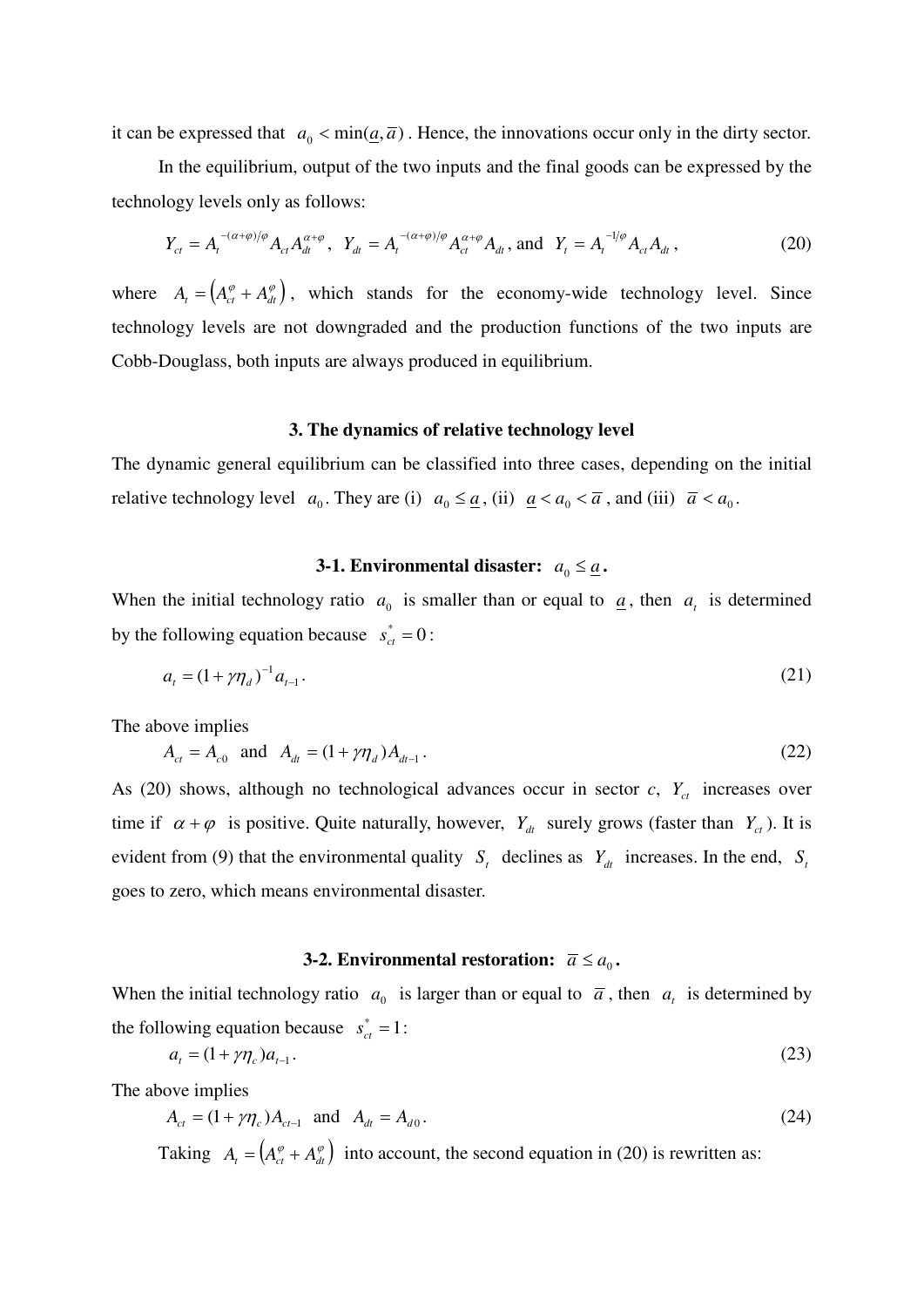$$
Y_{dt}/A_{dt} = \left(A_{ct}^{\varphi} + A_{dt}^{\varphi}\right)^{\frac{\alpha+\varphi}{\varphi}} A_{ct}^{\alpha+\varphi} = \left\{\left[\left(A_{ct}^{\varphi}/A_{dt}^{\varphi}\right) + 1\right]\left(A_{dt}^{\varphi}\right)\right\}^{\frac{\alpha+\varphi}{\varphi}} A_{ct}^{\alpha+\varphi} = \left(1 + a_t^{-\varphi}\right)^{\frac{\alpha+\varphi}{\varphi}}.\tag{25}
$$

Since  $\lim_{t \to \infty} a_t = \infty$  and  $\varphi < 0$ ,  $\lim_{t \to \infty} (1 + a_t^{-\varphi}) = \infty$ ∞→  $\lim_{t \to \infty} (1 + a_t^{-\varphi}) = \infty$ . Realizing that  $A_{dt} = A_{d0}$  for all *t*,

$$
\lim_{t \to \infty} (Y_{dt}/A_{d0}) = 0 \text{ and hence } \lim_{t \to \infty} Y_{dt} = 0 \text{ if } \alpha + \varphi < 0,
$$
\n
$$
\lim_{t \to \infty} (Y_{dt}/A_{d0}) = 1 \text{ and hence } \lim_{t \to \infty} Y_{dt} = A_{d0} \text{ if } \alpha + \varphi = 0,
$$
\n
$$
\lim_{t \to \infty} (Y_{dt}/A_{d0}) = \infty \text{ and hence } \lim_{t \to \infty} Y_{dt} = \infty \text{ if } \alpha + \varphi > 0.
$$

As long as  $\alpha + \varphi \le 0$ , or  $Y_{dt}$  or equivalently  $\varepsilon \ge 1/(1-\alpha)$ , which implies that the two inputs are *strong substitutes* approaches to a finite value, either zero or  $A_{d0}$ , in the long run. This implies that the environmental quality  $S_t$  increase over time. As a result,  $S_t$  reaches at the maximum level  $\overline{S}$ , which means environmental restoration.

 As, however, Acemoglu et. al. (2012, p.142) correctly point out and the above shows, when  $\alpha + \varphi > 0$ , or equivalently  $\varepsilon < 1/(1-\alpha)$ , which implies that the two inputs are *weak substitutes,* then  $Y_{dt}$  grows at a positive rate towards infinity even if the technological advance takes place only in the clean sector. Hence, a disaster is inevitable without some kind of intervention, such as industrial policies and environmental regulations.

### **3-3. Knife-edge dynamics:**  $\underline{a} < a_0 < \overline{a}$

When the initial technology ratio  $a_0$  is in the interval of  $(a,\overline{a})$ , the equilibrium value of *s<sub>ct</sub>* is determined by  $\Pi_{ct}/\Pi_{dt} = 1$ , i.e.,  $f(s_{ct}; a_{t-1}) = 1$  from (15). Hence, we have

$$
\frac{1+\gamma\eta_c s_{ct}}{1+\gamma\eta_d(1-s_{ct})} = a_{t-1}^{-\varphi/(\varphi+1)} \left(\frac{\eta_c}{\eta_d}\right)^{1/(\varphi+1)}.
$$
\n(26)

The above always holds in equilibrium when  $\underline{a} < a_t < \overline{a}$ . In other words,  $s_{ct}$  is adjusted in the labor market for scientists to satisfy (26). Substitution of (26) into (16) gives the following first-order difference equation of  $a<sub>t</sub>$  that characterizes the equilibrium dynamics:

$$
a_{t} = \left[ (\eta_{c}/\eta_{d}) a_{t-1} \right]^{1/(\varphi+1)} \equiv h(a_{t-1}). \tag{27}
$$

Since  $0 < \varphi + 1 < 1$ , the function  $h(a_{t-1})$  is an increasing and convex function as follows:

$$
h(0) = 0,
$$
  
\n
$$
h'(a_{t-1}) = \left[\frac{1}{(1+\varphi)}\right] \left(\eta_c / \eta_d\right)^{1/(1+\varphi)} a_t^{-\varphi/(1+\varphi)} > 0,
$$
  
\n
$$
h''(a_{t-1}) = -\left[\frac{\varphi}{(1+\varphi)^2}\right] \left(\eta_c / \eta_d\right)^{1/(1+\varphi)} a_t^{-(1+2\varphi)/(1+\varphi)} > 0.
$$

Suppose that the positive fixed point of  $a_t = h(a_{t-1})$  is  $a^*$ . Then,  $a^* = (\eta_c/\eta_d)^{1/\varphi}$ , and hence,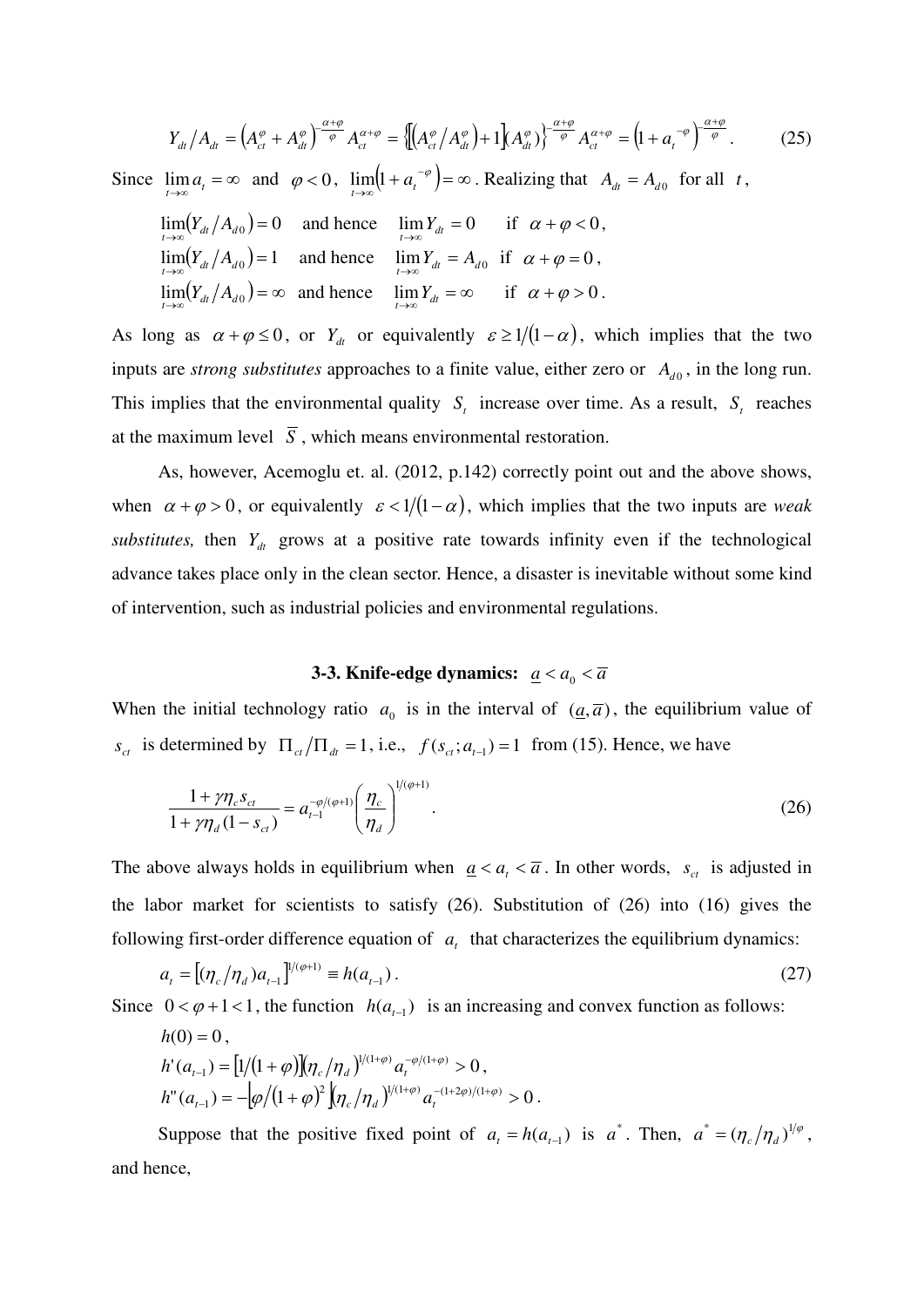$$
h'(a^*) = 1/(1+\varphi) > 1.
$$

The above implies that  $a^*$  is an unstable fixed point.



#### **3-4. Complete characterization of dynamics**

Fig.2 Equilibrium Dynamics of *a<sup>t</sup>*

Consider the system of equations (21) and (27). Solving it for  $a_{t-1}$ , we have

$$
a_{t-1} = (1 + \gamma \eta_d)^{(\varphi+1)/\varphi} (\eta_c/\eta_d)^{1/\varphi},
$$

which is equal to <u>*a*</u> in (18). This implies that the  $a_t = h(a_{t-1})$  curve intersects the 1  $(1 + \gamma \eta_d)^{-1} a_{t-1}$  $a_t = (1 + \gamma \eta_d)^{-1} a_{t-1}$  curve at  $\underline{a}$ , as is shown in Fig 2. Similarly, solving the system of equations that consists of (24) and (27) gives

$$
a_{t-1} = (1 + \gamma \eta_c)^{-(\varphi + 1)/\varphi} (\eta_c / \eta_d)^{1/\varphi},
$$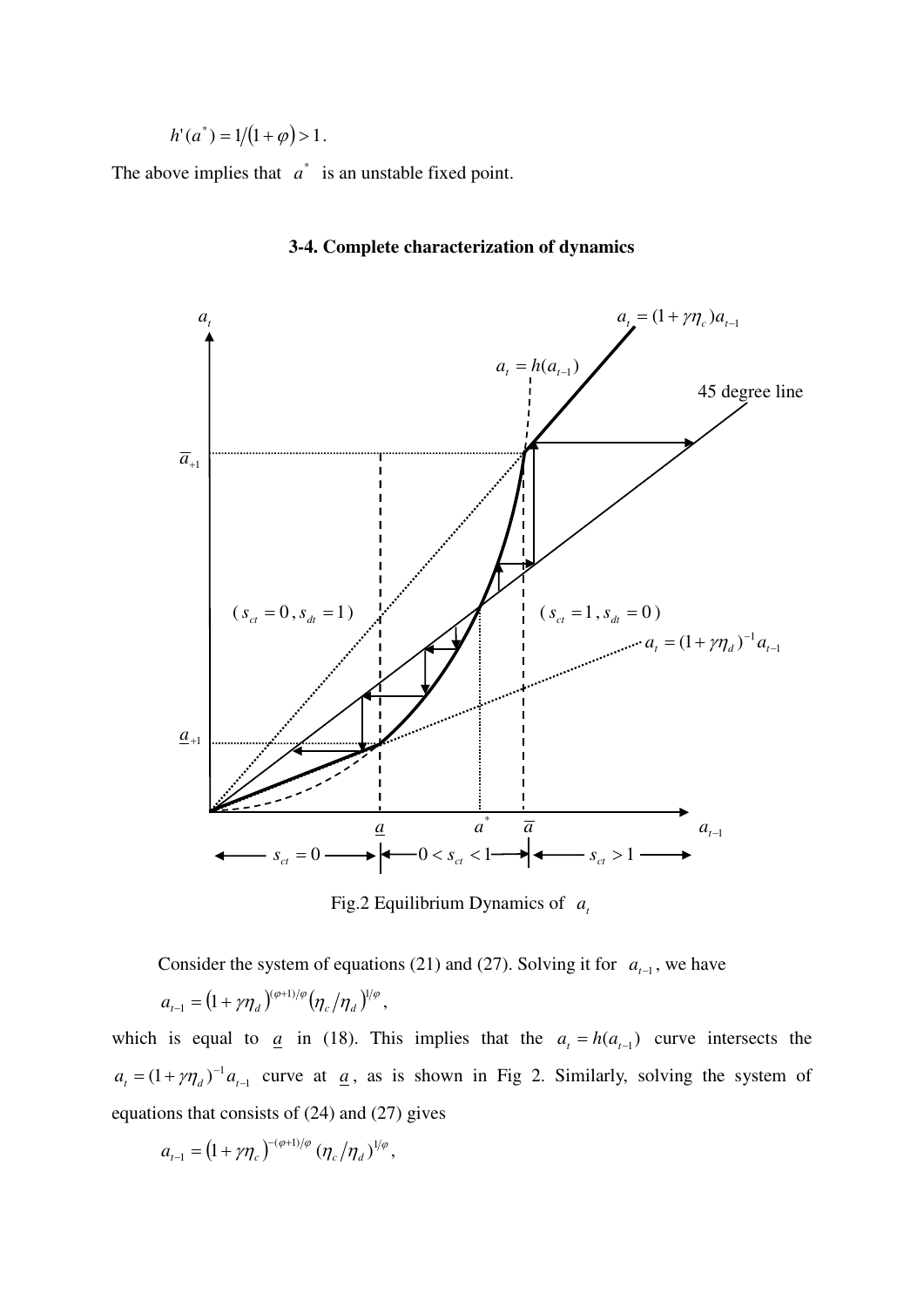which is equal to  $\bar{a}$  in (17). Hence, the  $a_t = h(a_{t-1})$  curve intersects the  $a_t = (1 + \gamma \eta_c)a_{t-1}$ at  $\bar{a}$ , as is shown in Fig 2.

Noticing that  $(1 + \gamma \eta_d)^{-1} < 1 < (1 + \gamma \eta_c)$ , we can depict the phase diagram for *a<sub>t</sub>* shown in Fig. 2. This leads us to the following main proposition of this note.

#### Proposition 2

*There exists a threshold technology ratio a*<sup>\*</sup>. When the initial ratio is below it, then the *economy will experience the environmental disaster soon or later. When the initial ratio is above it, then it will restore the environment in the end if and only if the two inputs are strong substitutes.* 

 The analysis implies that the environmental disaster can occurs in wider range of parameters than Acemoglu et. al. (2012) has assumed. Moreover, it is shown that the threshold technology ratio  $a^*$  is important in determining the dynamic path of the economy.

#### **4. Concluding remarks**

 Directed technological change by Acemoglu (1998, 2002) is a crucial and useful addition not only to the growth literature but also to the environmental economics. Acemoglu et. al. (2012) clearly shows it and provides an interesting discussion on the relationship between growth and environment. It is no doubt that their model will be a canonical model in the field.

 To make the point clear, they restrict the range of initial technology levels. This note examines the dynamics of the relative technology ratio without the restriction. As a result, it is shown that that their discussions remain valid in the wide range of the initial technology levels. The analysis developed in this paper is important not only in understanding their model in depth but also in examining policy implications in the relationship between growth and environment. It is hoped that the note will be a useful supplement to Acemoglu et. al. (2012) and stimulates future research.